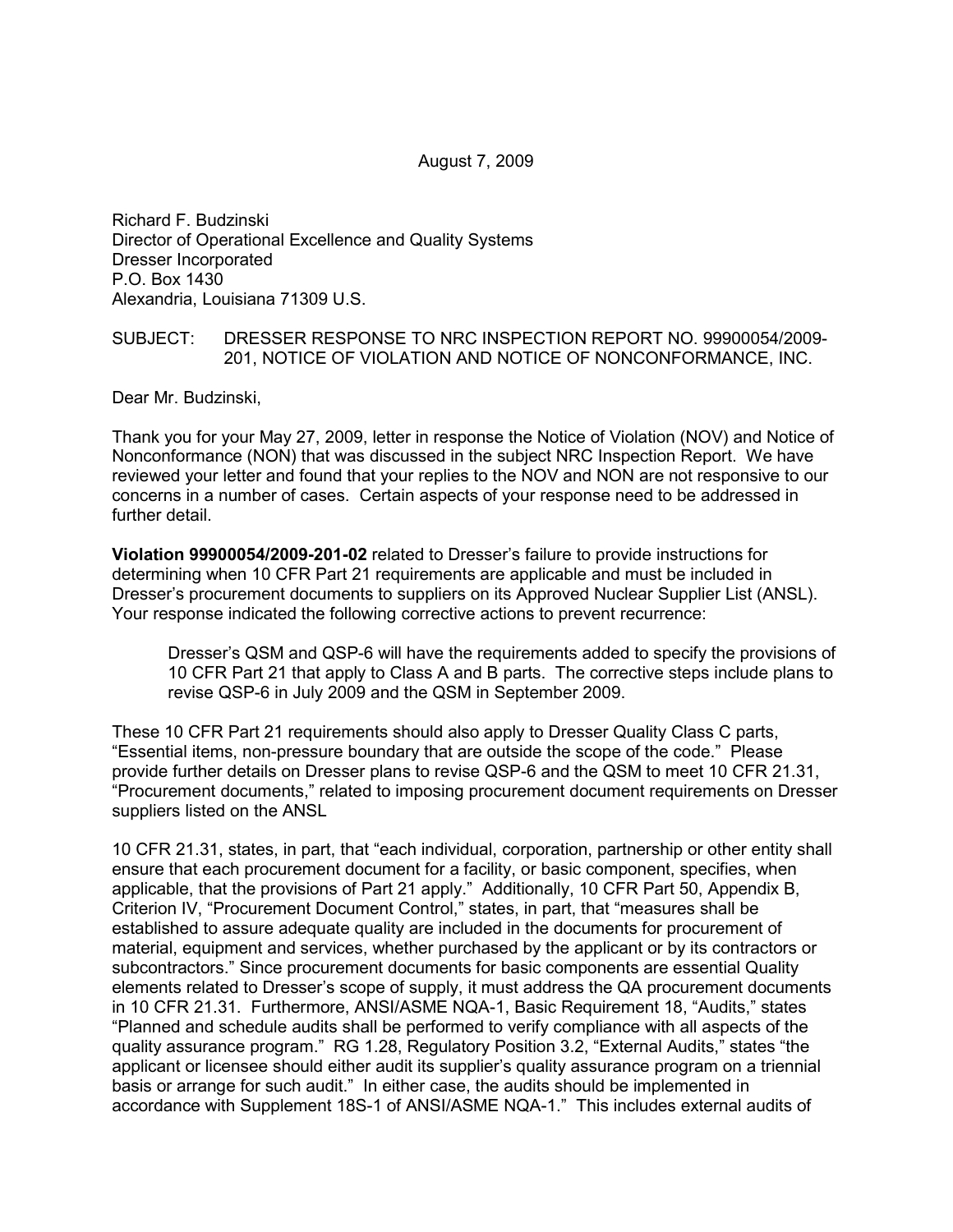QA procurement documents meeting the requirements in 10 CFR 50, Appendix B, Criterion IV and 10 CFR 21.31.

Based on the above, please provide details on Dresser plans to conduct external audits of the Dresser supplier's (ANSL suppliers) compliance to 10 CFR 21.31. These external audit plans should include Dresser's evaluation of extent of condition of active or closed Dresser purchase orders to verify compliance with 10 CFR 21.31. Dresser needs to address revising active purchase orders to impose 10 CFR Part 21 requirements on the ANSL suppliers.

**Nonconformance 99900054/2009-201-05** related to Dresser's failure to implement an adequate commercial grade dedication (CGD) program as noted by six examples of inadequate guidance for dedicating commercial grade item (CGI) as basic components in safety related relief valves.

The Dresser corrective steps included: (1) updating engineering guidelines; (2) release a new Dresser Quality System Manual (QSM); (3) attend Nuclear Utility Procurement Committee (NUPIC)/NRC June meeting on approach to CGD; (4) use Advanced Product Quality Planning (APQP) approach (i.e., Failure Modes and Effects Analysis (FMEA)), and (5) implement a web based Quality Document System. Dresser also stated that full compliance will be achieved in December 2009. Dresser is also planning to release updates to Engineering Guidelines (EG)- 037, EG-059, EG-490, EG-368 in July 2009 and a new QSM in September 2009.

The NRC staff also noted that Dresser references PPAP  $4<sup>th</sup>$  edition that implements the APQP approach (i.e., FMEA) from the automobile industry. Dresser states that this document deals with topics relevant to CGD process. The NRC staff has not endorsed this standard for CGD in the nuclear industry. Please provide further details on how Dresser intends to implement a CGD program consistent with guidance in the following:

- NRC Generic Letter (GL) 91-05, "Licensee Commercial-Grade Procurement and Dedication Programs," dated April 9, 1991
- EPRI NP-5652, "Guideline for the Utilization of Commercial Grade Items in Nuclear Safety-Related Applications (NCIG-07)"

**Nonconformance 99900054/2009-201-07** related to Dressers' failure to include a requirement in its purchase orders to suppliers on its ANSL to have a QA program that meets the applicable requirements of Appendix B to 10 CFR Part 50.

Dresser stated in the May 27, 2009, response that "Quality Control Program Requirement (QCPR)-1 will be updated to add 10 CFR Part 50, Appendix B to the requirements of the supplier's quality programs. Suppliers will need to determine that their quality programs comply with these requirements." Dresser planned to update QCPR-1 in June, 2009. Dresser also stated that it will issue Quality Alert (survey) to the appropriate suppliers requesting them to provide a statement showing that they are in compliance with the requirements in 10 CFR Part 50, Appendix B.

The use of "Quality Alert" surveys is not an acceptable method for conducting audits of suppliers listed on an ANSL. 10 CFR Part 50, Appendix B provides the requirements for the authority and duties of persons and organizations performing activities affecting safety-related functions of structures, systems and components. It is Dresser's responsibility to determine whether its suppliers have adequate QA programs that meet these requirements, prior to Dresser's placement and retention of suppliers of basic components on its ANSL. In accordance with 10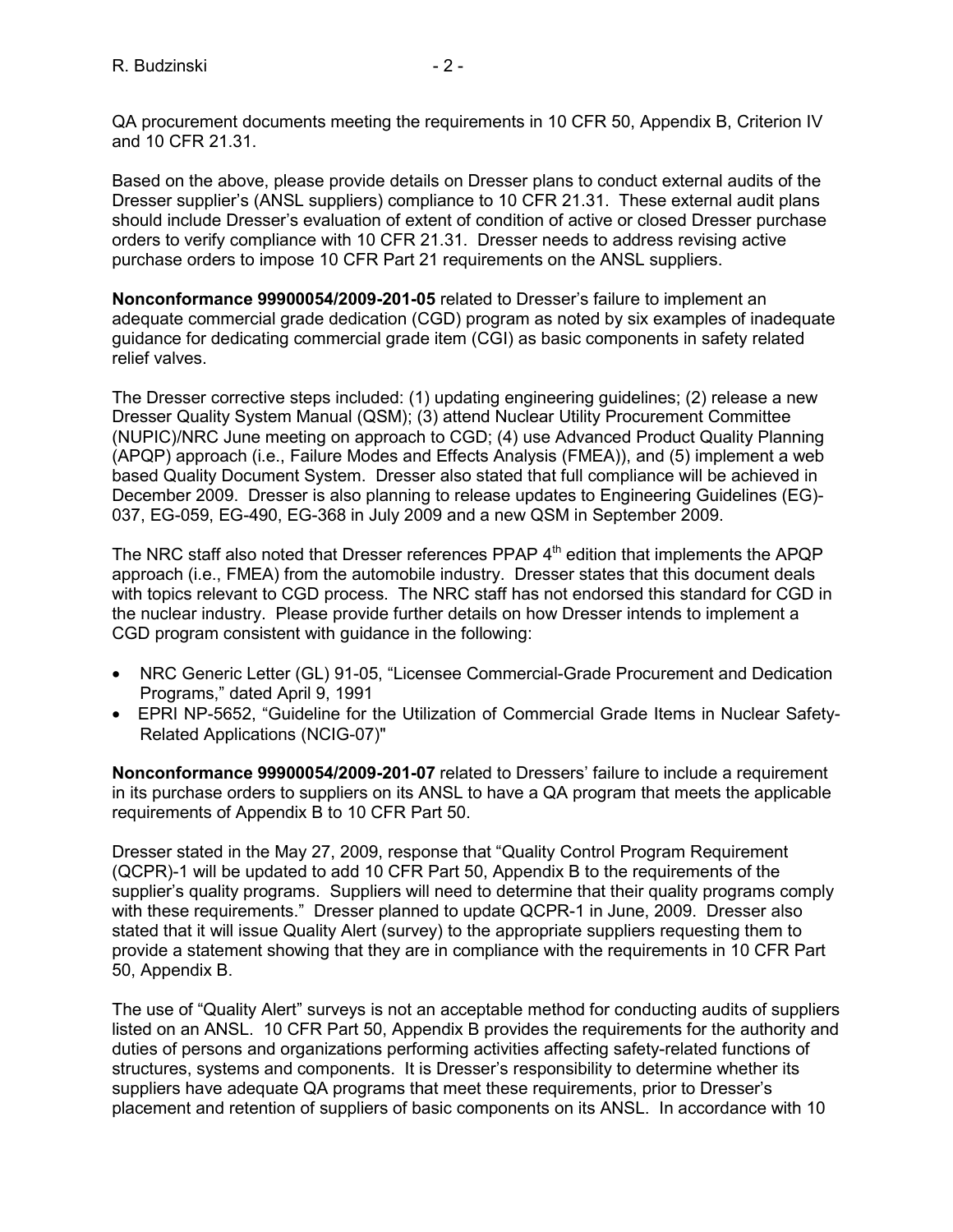CFR Part 50, Appendix B, Criterion XVIII, "Audits," please provide further details on Dresser's plans to complete external audits of suppliers QA programs for suppliers on the Dresser ANSL. Dresser also needs to address revising active purchase orders to impose 10 CFR Part 50, Appendix B requirements on the ANSL suppliers.

**Nonconformance 99900054/2009-201-08** related to Dresser's failure to place copies of Non-Conformances Reports (NCRs) into Supplier Audit Files as required by Section 5.2 of Dresser procedure QSP-17 as objective evidence of corrective action being taken. Dresser's corrective action response does not include any specifics regarding the review of other Supplier's Audit Files associated with all its other nuclear approved suppliers. Please provide a summary of Dresser's extent of condition evaluation that included the reviews of other nuclear approved supplier's audit files and associated findings.

**Nonconformance 99900054/2009-201-09** related to Dresser's use of a very large range (0- 20,000 psi) digital pressure gauge for conducting hydro testing at test pressures of 750 psi. Dresser's calibration procedure CAL-009 stated that test gauges used for hydrostatic testing would be accurate to  $+/- 0.1\%$  of range with a Dead Weight Tester and  $+/- 0.5\%$  of range with a Test Gauge. The corrective action steps listed in the Dresser response refer to how it determines the hydrostatic testing pressure and how this complies with the ASME Code; however, this response did not address the issue identified in the nonconformance.

Please provide a response that addresses the issue identified in NON 99900054/2009-201-9 related to the use of a pressure gauge that had a range and accuracy that were inappropriate for measuring the test pressure during hydrostatic testing.

**Nonconformance 99900054/2009-201-12** was related to Dresser's failure to provide adequate and consistent procedural guidance for interfaces among its 10 CFR Part 21 reporting, corrective action, nonconforming items, and repair/replacement processes. While the Dresser response indicated that various QSPs were being updated, the Dresser response did not include sufficient information for the NRC to conclude that the changes being made addressed integration of these procedures. Please provide additional information that addresses this integration. The NRC staff requests that Dresser provide details on corrective actions, extent of condition, and scheduling of completion of actions.

Please provide a written statement or explanation to the U.S. Nuclear Regulatory Commission, ATTN: Document Control Desk, Washington, DC 20555-0001 with a copy to the Chief, Quality and Vendor Branch 2, Division of Construction Inspection and Operational Programs, Office of New Reactors, within 30 days of the date of this letter. This reply should be clearly marked as a "Reply to a Notice of Violation and Notice of Nonconformance" and should include: (1) additional information to supplement the response provided to address the noncompliance; (2) the corrective steps taken and the results achieved; and (3) the date when your corrective action will be completed. Where good cause is shown, consideration will be given to extending the response time.

In accordance with 10 CFR 2.390 of the NRC's "Rules of Practice," a copy of this letter and your response will be made available electronically for public inspection in the NRC Public Document Room or from the NRC's document system (ADAMS), accessible from the NRC Web site at http://www.nrc.gov/reading-rm/adams.html. To the extent possible, your response should not include any personal privacy, proprietary, or safeguards information so that it can be made available to the Public without redaction. If personal privacy or proprietary information is necessary to provide an acceptable response, then please provide a bracketed copy of your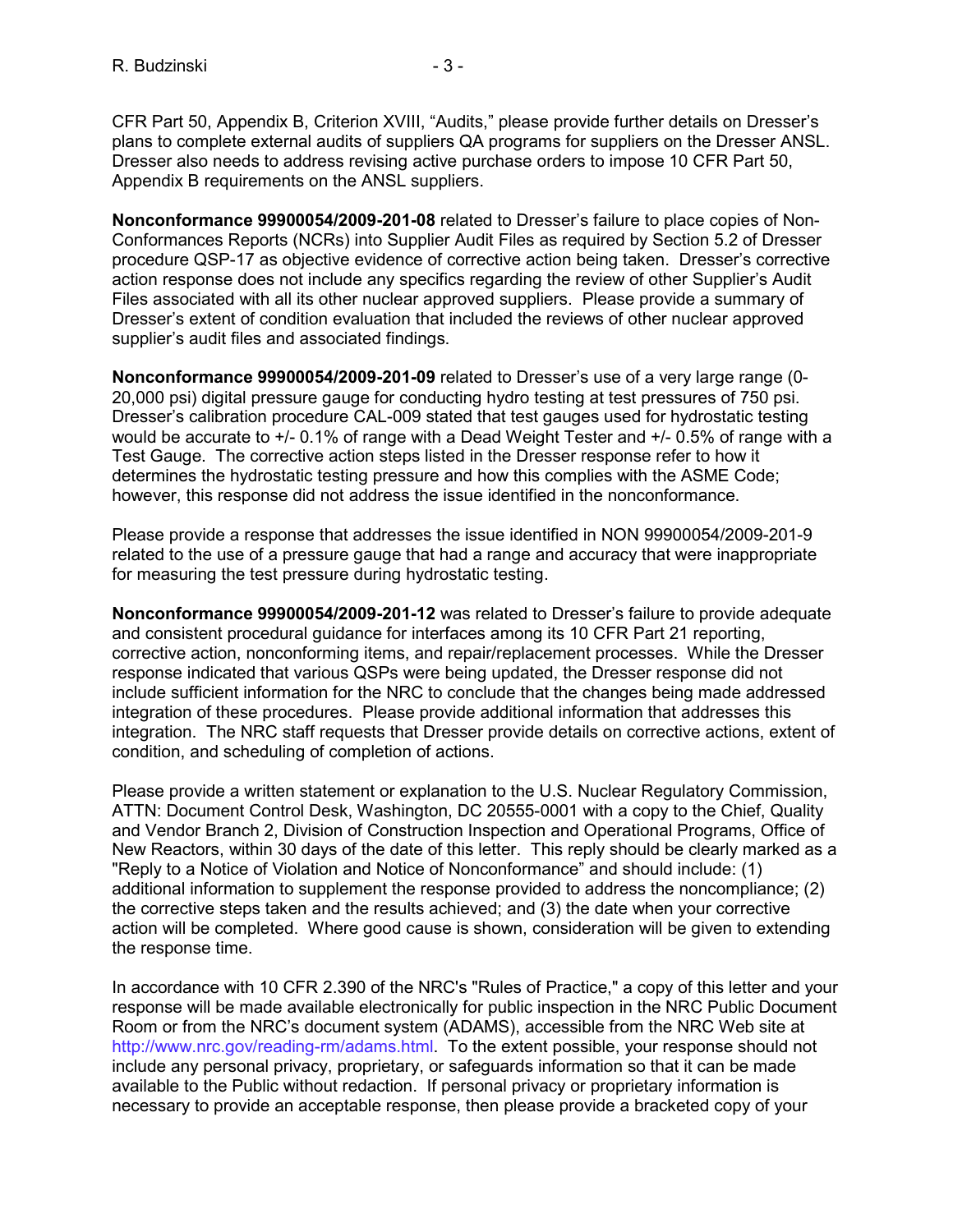response that identifies the information that should be protected and a redacted copy of your response that deletes such information. If you request that such material is withheld from public disclosure, you must specifically identify the portions of your response that you seek to have withheld and provide in detail the bases for your claim (e.g., explain why the disclosure of information will create an unwarranted invasion of personal privacy or provide the information required by 10 CFR 2.390(b) to support a request for withholding confidential commercial or financial information). If safeguards information is necessary to provide an acceptable response, please provide the level of protection described in 10 CFR 73.21. If you or your staff has any questions regarding this matter, we will be pleased to discuss them with you.

Sincerely,

# */RA/*

John A. Nakoski, Chief Quality and Vendor Branch 2 Division of Construction Inspection & Operational Programs Office of New Reactors

Docket No. 99900054